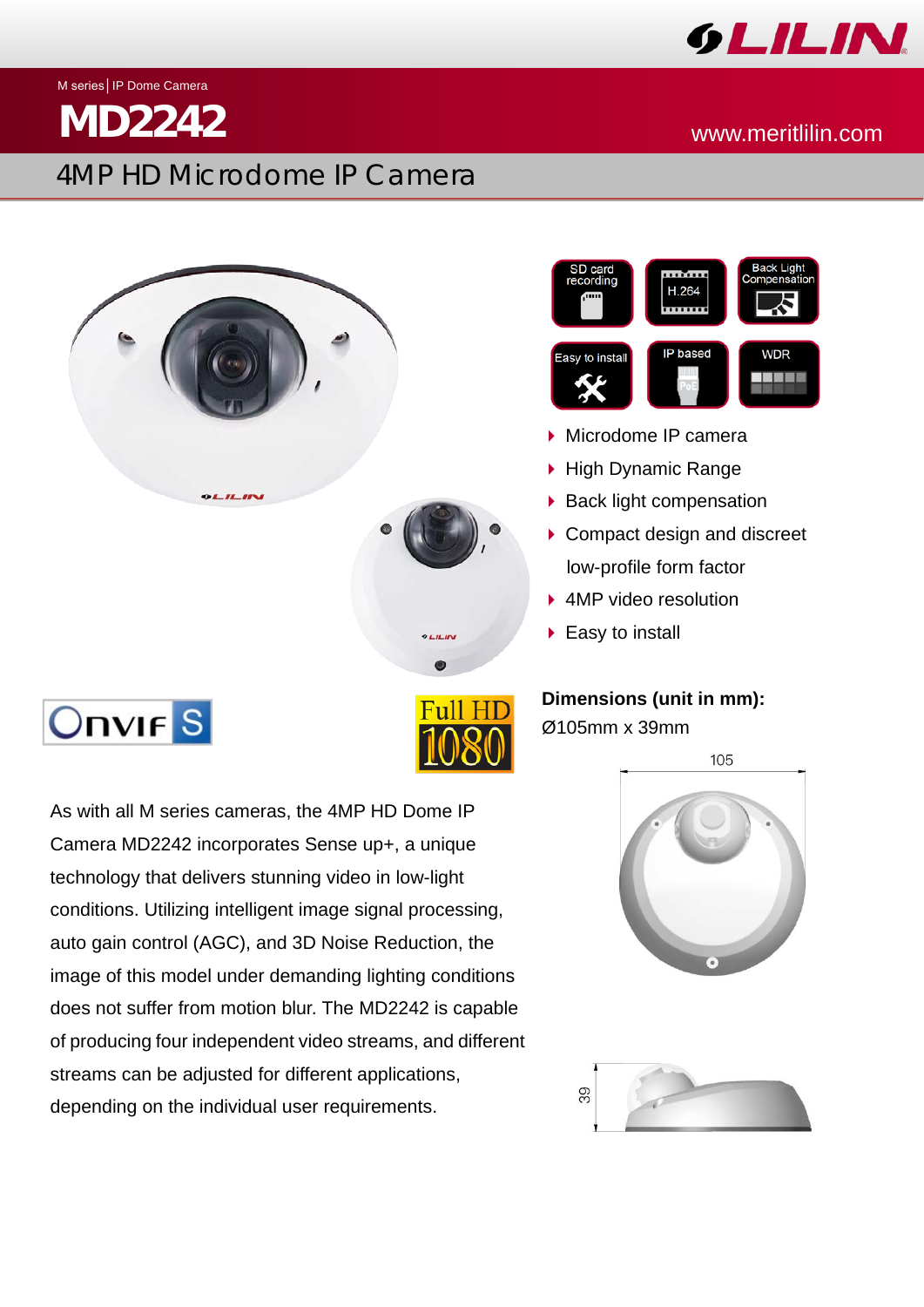## Product Features

A High Dynamic Range image is produced by interleaving two shutter lines to accommodate details of both the darkest and brightest areas. HDR can extend image visibility under high contrast lighting scenes and improve image quality.



Sense up+ is able to deliver outstanding video outputs in poor light conditions without experiencing motion blur. With this technology, you can see video more clearly during nighttime when sufficient lighting is lacking.



**LILINViewer** is available for both Android and iOS devices. This application provides security alarm push notification, real-time live viewing, and remote video playback.



Open Network Video Interface Forum (ONVIF) is a standard for physical IP based security products. MD2242 complies with ONVIF Profile S.

This camera automatically detects tampering or failure. Also, an action can be taken when the lens or field of view is partially or completely blocked.



**IVIF** 

### **High Dynamic Range <b>Back Light Compensation**

Back Light Compensation (BLC) adjusts the exposure of the entire image to properly expose the subject of interest. Whether if the subject is moving toward left, right, up, down, or any direction in the screen, BLC will provide the perfect exposure for the subject in front of a strong back light.



### **Sense Up+ 3D Noise Reduction**

This function removes noise occurred in a video. Suppressing noise in low light conditions will retain details in a video and optimize the quality.



### **Video Security App SD Cards in Sync with NAV Software**

The camera is designed with Micro SD/SDHC/SDXC card slots to provide video playback and recording saving. You can even synchronize an SD card with LILIN VMS (Video Management Software) – Navigator (NAV).



If properly set up, any motion in front of the camera will be detected and saved as an event. Motion in the selected area will provoke an alert.



Alarm Detection is designed to provide the electronic detection of intruders.